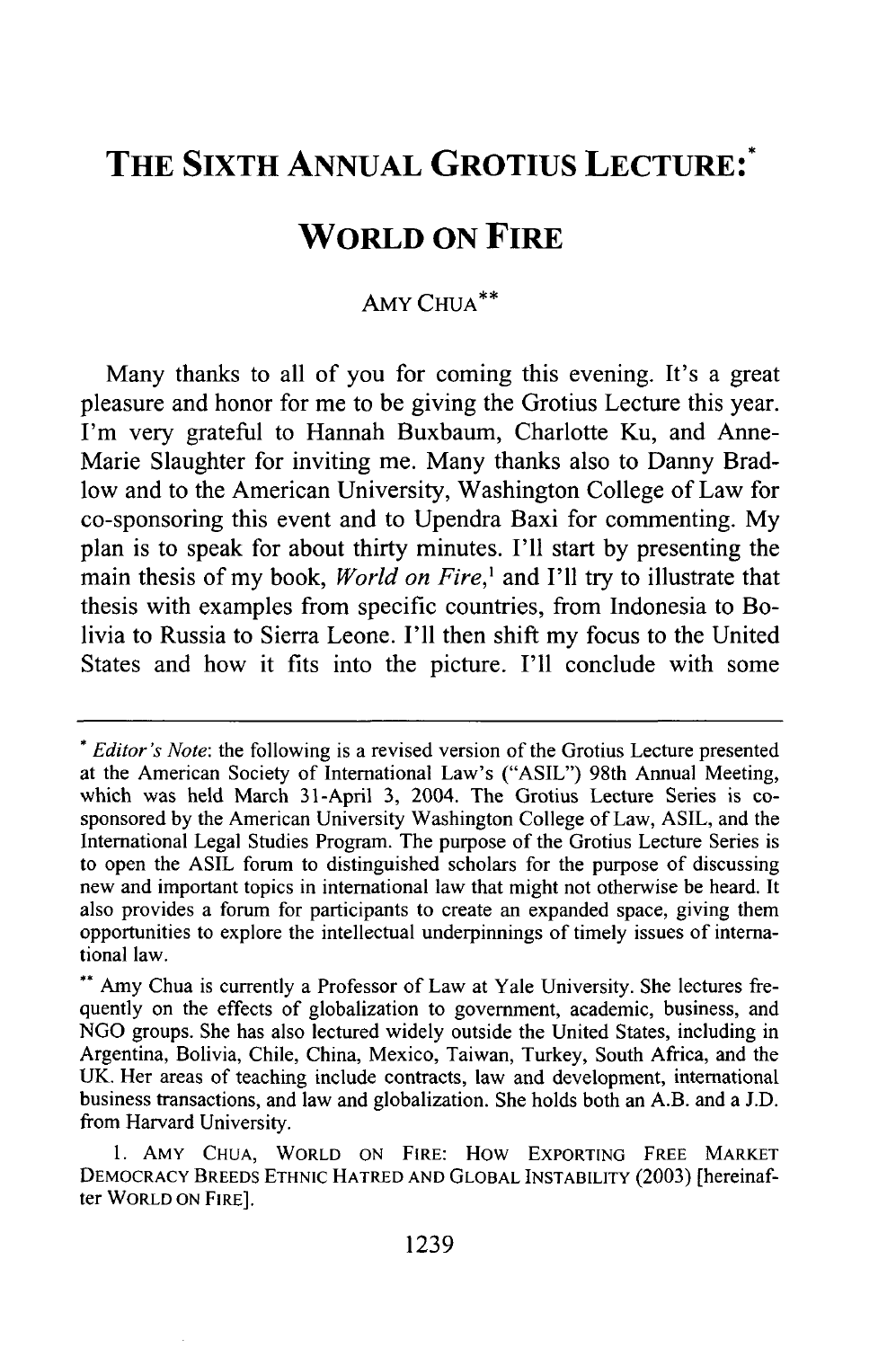thoughts about policy implications for international institutions and international lawyers.

Let me begin, then, by taking you back to 1989—the fall of the Berlin Wall, the death of communism. As I'm sure many of you remember, a kind of consensus-a triumphal consensus--emerged at that time, not only in the United States, but to a considerable extent around the world. And that consensus was that markets and democracy, working hand-in-hand, would transform the world into a community of modernized, productive, peace-loving nations.<sup>2</sup> In the process, ethnic hatred, religious zealotry, and other "backward" aspects of underdevelopment would be swept away.<sup>3</sup>

Unfortunately, if you look at the last fifteen years, something very different has happened. Since 1989, we have seen the proliferation of ethnic conflict, intensifying nationalism, fundamentalism, anti-Americanism, confiscations, expulsions, calls for re-nationalization, and two genocides of a magnitude unprecedented since the Nazi Holocaust. Why? What happened?

Part of the answer lies in the relationship—and, increasingly, the explosive collision-among the three most powerful forces operating in the world today: markets, democracy, and ethnic hatred.<sup>4</sup>

The central thesis of my book is that, contrary to conventional wisdom, markets and democracy-at least in the form in which they're currently being promoted-may not be mutually-reinforcing in the developing world. On the contrary, in many non-Western countries, markets and democracy may be on a collision course.

And the reason for this has to do with a phenomenon that is pervasive outside the West, yet almost never acknowledged, indeed often viewed as taboo. This is the phenomenon of what I call market-

*<sup>2.</sup> See id.* at 20 (explaining the development of global organizations like the International Monetary Fund and the Organization for Economic Cooperation and Development for the purpose of "modernizing" and privatizing developing countries).

*<sup>3.</sup> But see id.* at 21 (stating that global markets have generally accentuated the dominance of "outsider" minorities, and have fueled ethnic envy and hatred within impoverished majorities).

*<sup>4.</sup> See id.* at 16 (noting that the sobering lesson of globalization is that the combination of free markets and democracy has consistently acted as a catalyst for ethnic conflict).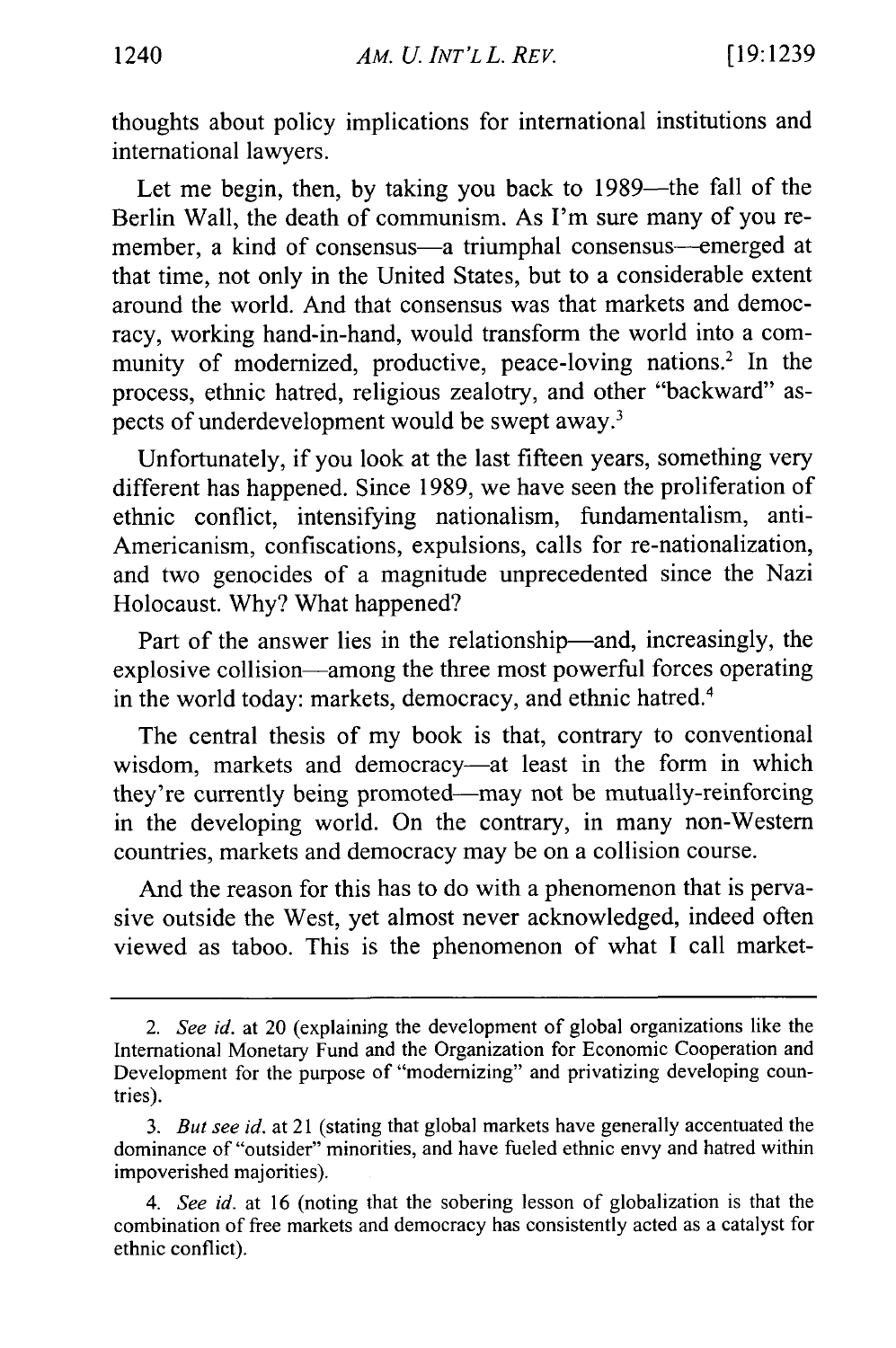dominant minorities ("MDMs"): ethnic minorities who, along with foreign investors, can be expected under market conditions to economically dominate the "indigenous" majorities around them, at least in the near to midterm future.<sup>5</sup>

Examples of MDMs include the Chinese throughout Southeast Asia6 (most recently, unknown to most Americans, ethnic Chinese have literally taken over the economies of Rangoon and Mandalay in Burma); Indians throughout East Africa and parts of the Caribbean; the Lebanese in West Africa and parts of the Caribbean; the Ibo in Nigeria; the Bamileke in Cameroon; Tutsi in Rwanda; Kikuyu in Kenya; whites in South Africa; whites in Zimbabwe; Croatians in the former Yugoslavia; Jews in post-Communist Russia; Tamils in Sri Lanka; and Bengalis in Assam—the list goes on, quite strikingly, as I try to document in my book. Before I go on, let me flag something that I hope is obvious to all of you from this list: groups can be market-dominant for very different reasons, ranging from "entrepreneurialism" and social networks to a history of apartheid or colonial oppression. For example, if, as with whites in South Africa, a small minority uses force to relegate the majority to inferior education and inhumane conditions for over a century---that minority is likely to be a MDM.<sup>7</sup> And this has nothing necessarily to do with "culture."

On the other hand, to be clear, by market dominance, I'm not just talking about vague ethnic stereotypes, but rather about *starklydisproportionate control of major sectors of the economy.* So, in the Philippines, where my own family is from, the Chinese make up only one percent of the population, but control as much as sixty percent of the private economy, including all the major airlines and virtually all the major banks and businesses.<sup>8</sup> Similarly, whites in South Africa currently make up roughly fourteen percent of the population, but

*8.* See *id.* at 36-37 (describing the obvious presence of the Chinese in the Philippine economy, such as in the Chinese-controlled Manila Stock Exchange).

*<sup>5.</sup>* See *id.* at 6 (labeling market-dominant minorities "the Achilles' heel of free market democracy").

<sup>6.</sup> See WORLD ON FIRE, supra note 1, at 23-34 (documenting how, unknown to most Americans, ethnic Chinese have taken over the economies of Rangoon and Mandalay in Burma).

*<sup>7.</sup>* See *id.* at 97-100 (contrasting the disproportionate amount of wealth controlled by South African whites, which is attributable to the "head start" given by the whites' forbearers, who destroyed blacks' human capital).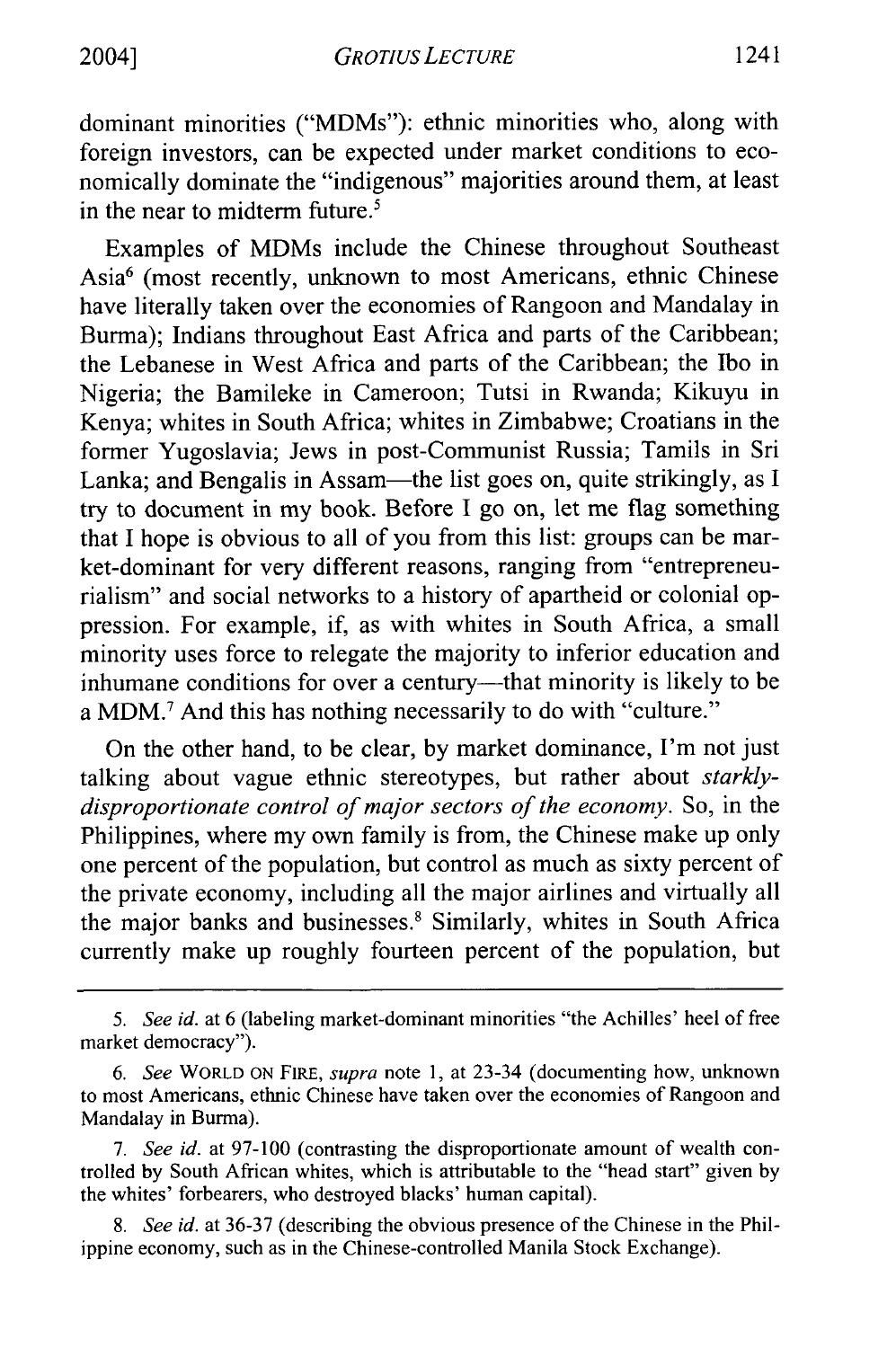still own more than eighty-five percent of the arable land and, at least until very recently, owned all of South Africa's largest conglomerates.9 Less well-known, but very typical of many Latin American countries, in Guatemala, a tiny minority of light-skinned elites control almost all of the nation's wealth, while the Mayan Indians, nearly seventy percent of the population, live in abject and often illiterate poverty.<sup>10</sup>

Similarly, I recently spent some time in Bolivia. At one point, I was having dinner with a wealthy businessman who was actually the brother of the president of the country at the time. He said to me (and I quote): "[t]his is a country where three percent of us run everything-politics, culture, the economy-and sixty-five percent of the population have no future."<sup>11</sup> That was just a few years ago, and I'll say more in a second about what has happened in Bolivia since. But it's very striking, although a majority or near-majority of the population in Bolivia are Amerindian (principally Aymara and Quechua Indians), that the president was white, spent much of his life in Connecticut, was educated at the University of Chicago, and speaks Spanish with an English accent!

The phenomenon of MDMs has a number of sobering implications for international policy and international lawyers. Most crucially, *in developing countries with a MDM, markets and democracy will tend to favor not only just different people, or differing classes, but different ethnic groups.* Markets magnify the often astounding wealth of the market-dominant minority while democracy increases the political power of the impoverished indigenous majority. In such circumstances, where the rich aren't just rich, but also belong to a resented "outsider" ethnic group, the pursuit of free market democracy often

*<sup>9.</sup> See* Amy L. Chua, "Markets, Democracy, and Ethnicity: Toward a New Paradigm for Law and Development," 108 YALE L. J. 1, 65 (1998) (noting that whites in South Africa are likely to sustain their market dominance under free market conditions in the near to midterm future).

<sup>10.</sup> *See* Michael Holley, "Recognizing the Rights of Indigenous Peoples to Their Traditional Lands: A Case-study of an Internally-displaced Community in Guatemala," 15 BERKELEY J. **INT'L** L. 119, 128-29 (1997) (summarizing the poverty faced by the Mayans in Guatemala, and noting that an elite comprising two percent of the population controls seventy-two percent of all tillable lands).

*<sup>11.</sup> See* WORLD **ON** FIRE, *supra* note 1, at 76 (quoting a Bolivian tycoon's predictions for his country).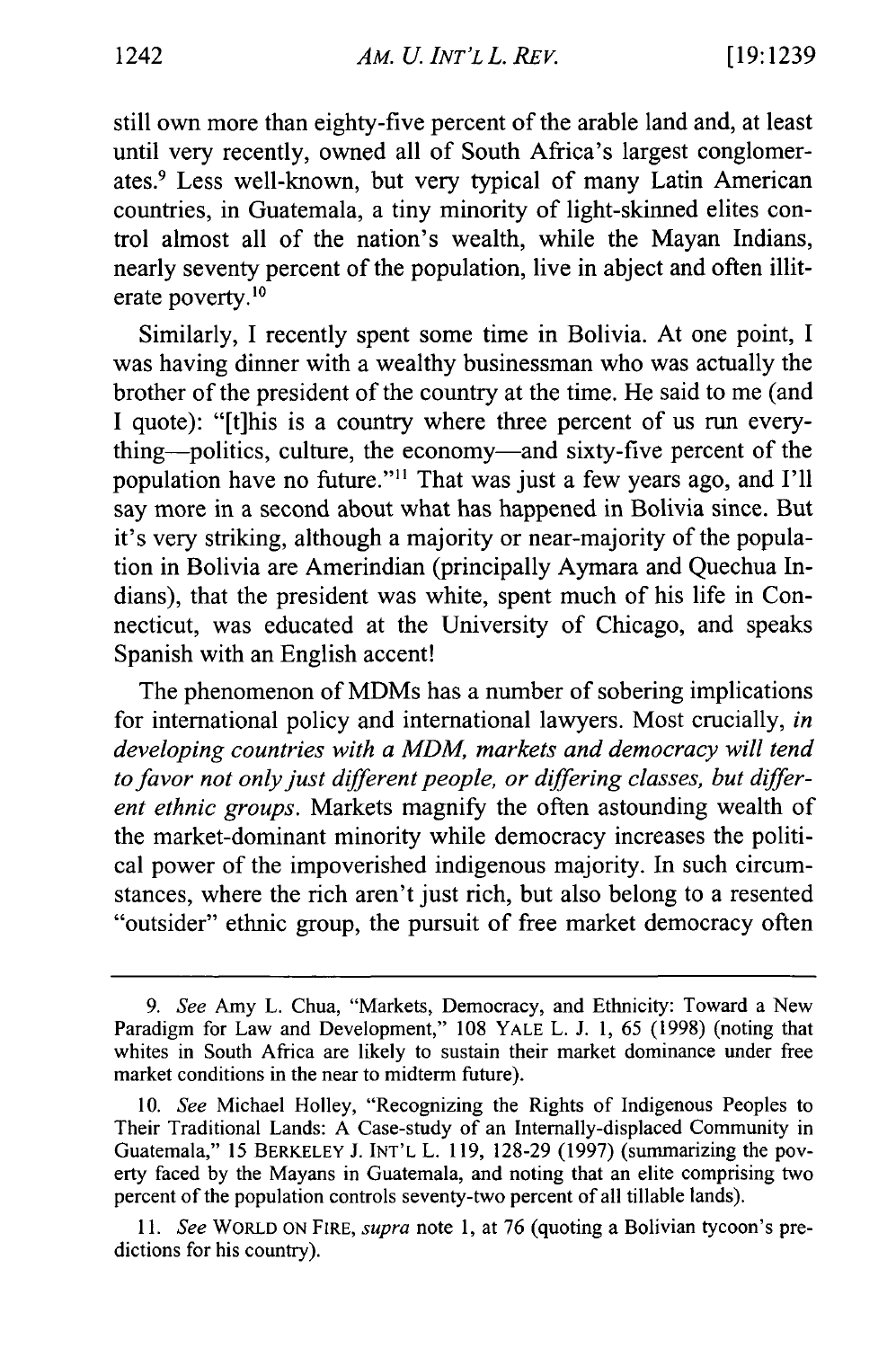becomes an engine of catastrophic ethnonationalism,<sup>12</sup> pitting a poor "indigenous" majority, easily manipulated and aroused by opportunistic vote-seeking politicians, against wealthy outsiders, including both foreign investors and these "foreigners within."

Let me illustrate with Indonesia. Free market policies in the 1980s and 1990s led to a situation in which the country's tiny three percent ethnic Chinese minority controlled an astounding seventy percent of the private economy,<sup>13</sup> understandably creating tremendous hostility and envy among the indigenous majority.<sup>14</sup> The introduction of democracy in 1998—hailed with euphoria in the United Statesunfortunately produced a violent backlash against both the Chinese and markets. Five thousand shops and homes of ethnic Chinese were burned and looted, 2,000 people died, and 150 ethnic Chinese women were gang-raped.<sup>15</sup> Free and fair elections in the midst of all this naturally gave rise to ethnic scapegoating by demagogic politicians, along with calls for confiscation of Chinese assets and the establishment of a "People's Economy" that would finally return Indonesia's wealth to the *pribumi* majority, the country's "true owners. **"16** Because of the violence and calls for confiscation, many Sino-Indonesians (including most of wealthiest) left the country, along with massive amounts of Chinese-controlled capital, estimated at \$40 to \$100 billion, plunging Indonesia into an economic crisis from which it has still not recovered. $17$ 

14. *See id.* at 136 (referring to Indonesia's wealthy Chinese minority as "greedy Chinese locusts").

*15. See* Gregg Jones, *Fear Overwhelming Indonesia's Chinese,* **DALLAS MORNING NEWS,** Oct. 4, 1998, at **Al** (quoting indigenous Indonesians who connect the attacks on the Chinese to their link with Suharto, and threatening future punishment because the Chinese have "too many privileges").

16. *See* WORLD **ON** FIRE, *supra* note 1, at 136-37 (describing the "New Deal" envisioned by Indonesian politicians, which included breaking up Chinese conglomerates and redistributing the pieces to the masses by way of indigenous cooperatives).

17. *See* Jones, *supra* note 15, at **Al** (addressing the hesitation of many Chinese to return to Indonesia despite financial connections and longtime family ties to the

<sup>12.</sup> *See supra* text accompanying notes 3-4 (attributing the increase in ethnic violence to globalization, at least in part).

*<sup>13.</sup> See* WORLD **ON** FIRE, *supra* note 1, at 43 (noting that all of Indonesia's billionaires are Chinese and that Sino-Indonesians own all of the major conglomerates, with the exception of those owned by Suharto's family).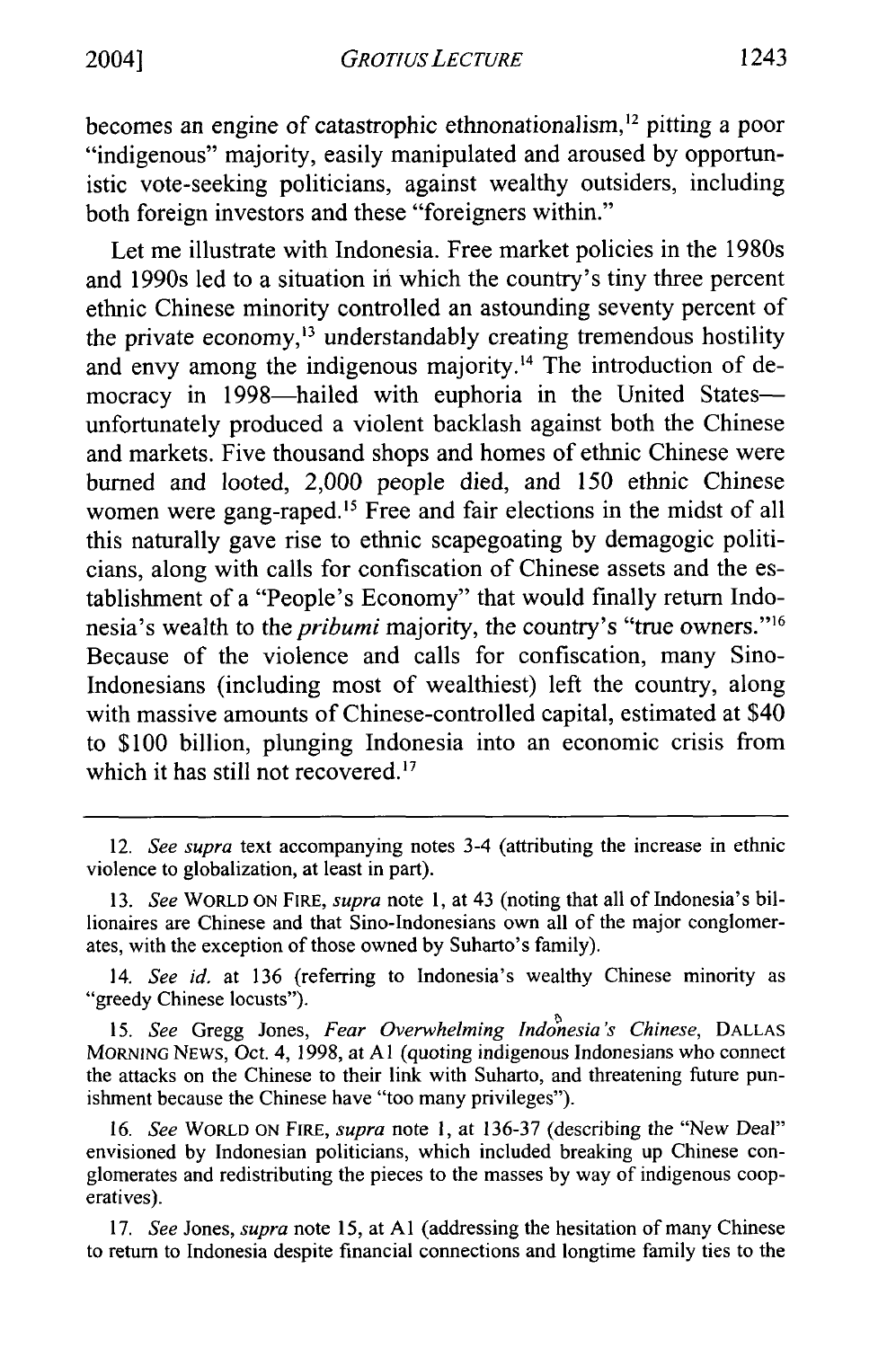What I argue in my book is that whenever free market democracy is pursued in the presence of a MDM, the almost invariable result is backlash. This backlash, moreover, typically takes one of three highly-determinate, predictable forms. The first is a backlash against markets, targeting the MDMs' wealth (for example, through confiscation or nationalization of their assets). The second is a backlash against democracy by forces favorable to the MDM. The third and most vicious form of backlash is majority-supported violence aimed at killing off the MDM itself. These three kinds of backlashes have been playing out all over the non-Western world. Let me give you some examples.

The first kind of backlash I mentioned is an ethnically-targeted anti-market backlash. Again, unknown to most Americans, the Indonesian government is currently sitting on about \$58 billion worth of nationalized industrial assets, almost all formerly owned by Chinese tycoons (Suharto's cronies).18 Many of these state takeovers may have been justified initially, but the problem is that, for the last five years, these assets, once highly-productive,<sup>19</sup> have just been stagnating, while unemployment and poverty in Indonesia deepen. But the government has been afraid to re-privatize those assets, precisely because there is so much hostility among the indigenous majority against Chinese or U.S. "vultures" swooping back in to control the Indonesian economy.20 As a result, a frightening forty million Indonesians are underemployed or unemployed-making Indonesia a breeding ground for extremist, fundamentalist, and terrorist organizations.2'

## country).

19. *See* WORLD ON FIRE, *supra* note 1, at 137 (quoting one government official who described the former Chinese companies, which range from automobile production companies to cement companies, as "money making machines").

<sup>18.</sup> *See* George J. Aditjondro, *Suharto & Sons (And Daughters, In-Laws & Cronies),* WASH. POST, Jan. 25, 1998, at **Cl** (explaining that many of these Chinese tycoons were considered Suharto's cronies and funneled money not just to Indonesia, but also to the Suharto family).

<sup>20.</sup> *See id.* at 138 (noting that the "vultures" include an ethnic Chinese sect known as the Salim Group, which purportedly is attempting to take back its former companies from Singapore).

*<sup>21.</sup> See id.* at 225 (comparing elements contributing to the violence and conflict in the Middle East to ethnic hatred, poverty and a sense of inferiority present in many developing countries).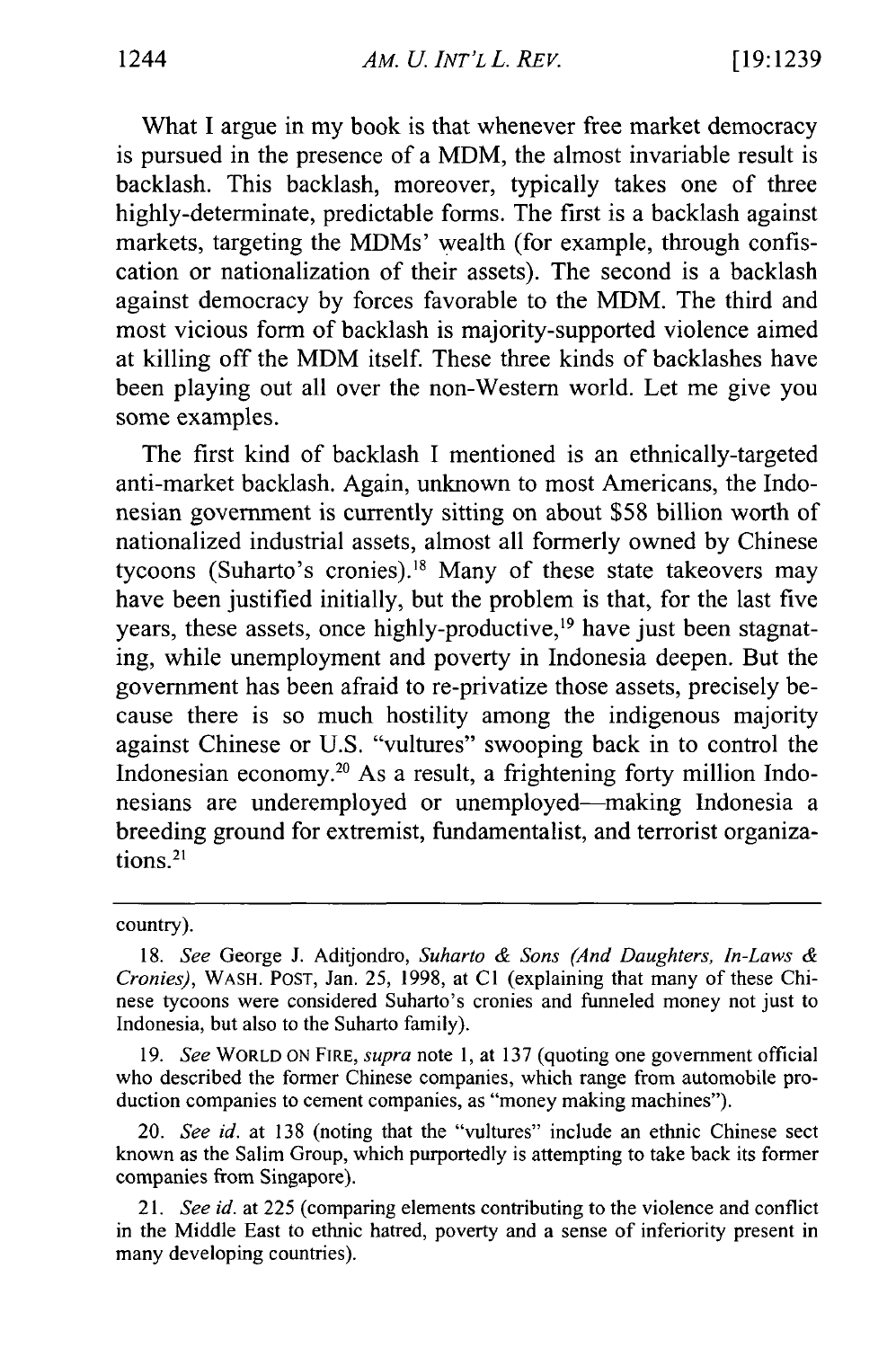Indonesia is just one example of a much broader global pattern. Robert Mugabe's recent confiscations in Zimbabwe are another example of an ethnically-targeted anti-market backlash. With much of Zimbabwe now starving, the international community continues to call eloquently for "free and fair elections" and "rule of law."<sup>22</sup> Sadly, these "buzzwords" avoid the really hard problem: namely, that Zimbabwe came to independence and democracy in the face of a one percent former colonizer MDM that for generations controlled seventy percent of the country's best land and virtually its entire advanced commercial sector.<sup>23</sup> Mugabe's latest confiscations are not just directed at whites, but also at black opponents of Mugabe; moreover, the confiscations have proven so economically disastrous that they may not be majority-supported at this point.<sup>24</sup> But it is crucial to remember that Robert Mugabe *himself* is a product of democracy. He swept to power in the closely-monitored elections of 1980, promising to take back the "stolen land" from the whites.<sup>26</sup> But in part because of pressure from foreign investors, including the International Monetary Fund and the governments of the United States and the United Kingdom, almost no significant land redistribution took place between  $1980$  and  $2000<sup>27</sup>$  Not surprisingly, every time elections

23. *See* WORLD ON FIRE, *supra* note **1,** at 128 (labeling the state-sanctioned violence against white landowners and their black farmhands in Zimbabwe as "anarchy born of democracy" because it was, in fact, a democratic election that brought Mugabe to power).

24. *See id.* at 129 (citing the Western media's conclusion that Mugabe would have lost the 2002 election had the election been "free and fair," but recognizing African governments' praise for the 2002 election, which was, in fact, no more irregular than other elections in Africa that the West had deemed "free and fair").

*25. See id.* at **II** (recalling that Mugabe himself is a product of democracy).

27. *See id.* at 130 (noting Zimbabwe's dilemma: that foreign investors and

<sup>22.</sup> *See* Dumisani Muleya, *AAGM: AU Steps Up Pressure on Zimbabwe.,* ZIMB. **INDEP.,** July 7, 2004 (reporting on a speech by United Nations Secretary-General Kofi Annan in which the Secretary-General calls on Mugabe and other African leaders to stop resistance to democracy and embrace free and fair elections and the rule of law), *available at* 2004 WL 70335762; *see also* WORLD ON **FIRE,** *supra* note 1, at 11 (discussing the naiveté of the calls by Western nations and human rights groups for democracy and "free and fair elections").

<sup>26.</sup> *See id.* at 127 (describing Mugabe's rise to power as fueled by rhetoric such as "[w]e cannot expect to buy back our land that was never bought from us," and "[o]ur party must continue to strike fear in the heart of the white man-our real enemy").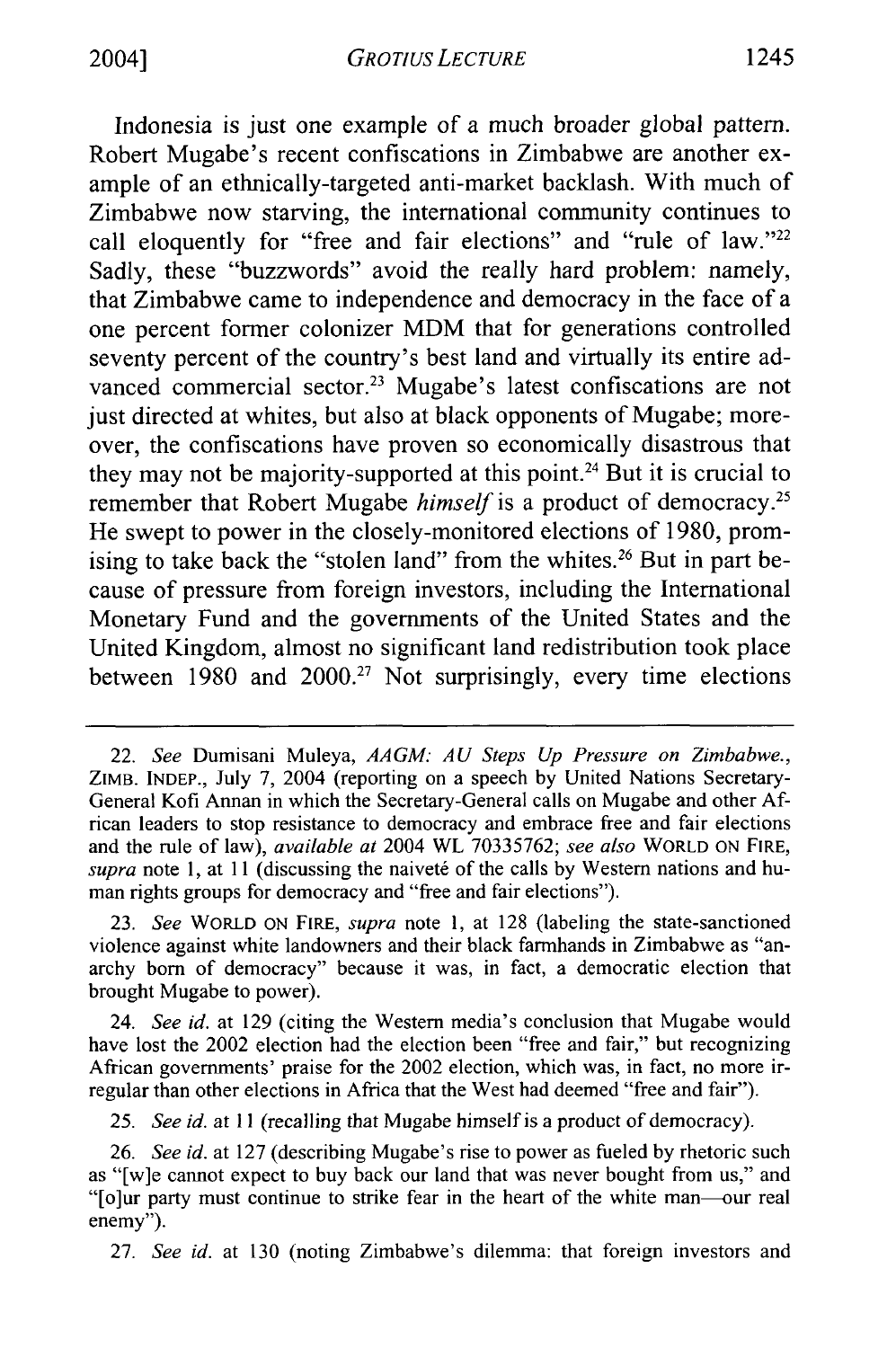came around, Mugabe played the race card—as he did in anticipation of the 2000 and 2002 elections.28

I would also say that the recent targeting of the three Jewish billionaires in Russia is another variation on the same phenomenon. In the last few years, President Putin has attempted to arrest and confiscate the holdings of Boris Berezovsky, Vladmir Gusinsky, and most recently, Mikhail Khodorkofsky. I do not believe that Putin himself is motivated by anti-Semitism. But all three of the targeted "oligarchs" are well-known in Russia to be Jewish, and Putin's arrests have been facilitated by pervasive anti-Semitic resentment among the Russian majority.<sup>29</sup> Perhaps more surprisingly, we're also seeing a growing number of popular, ethnically-tinged, anti-market movements in parts of Latin America. Latin America is a developing region that, at least for the last half century, has seen much less distinctively *ethnic* (as opposed to class) strife, largely because of the "mestization"<sup>30</sup> of the region and the much more muted ethnic lines.

But this may be changing with globalization. Particularly in countries like Peru, Bolivia, and Ecuador, where indigenous American Indians still represent an impoverished, long-oppressed majority or near-majority of the population, we are seeing democracy now fueling ethnically-tinged, anti-market movements. The rhetoric from indigenous politicians in these countries sounds a lot like Robert Mugabe's in Zimbabwe: "Bolivia's land belongs to the Aymara and

global capital flee whenever the country attempts to upset property rights of white land owners).

<sup>28.</sup> *See* WORLD ON FIRE, *supra* note 1, at 129 (explaining that Mugabe began seizures of commercial farms owned by the "sons of Britain," causing the country's stock to fall, resulting in the loss of millions of dollars of export earnings, and creating a situation in which half a million people starved).

<sup>29.</sup> *See id.* at 138-42 (asserting that the combined forces of "marketization and democratization" have produced "galvanized anti-Semitism" in Russia). The democratic rights of free speech and freedom of association have given way to the formation of eighty different Russian political parties, including three that incorporate neo-Nazi ideals. *Id.* In addition, Russian politicians and elected officials openly espouse anti-Semitism. *Id.*

<sup>30.</sup> *See id.* at 57 (defining Latin American society as characterized by a social spectrum, one end of which is occupied by the lighter-skinned, while the other end is comprised of the darker, indigenous "masses"). The countries of Latin America tend to be characterized by what sociologists have termed a "pigmentocracy." *Id.*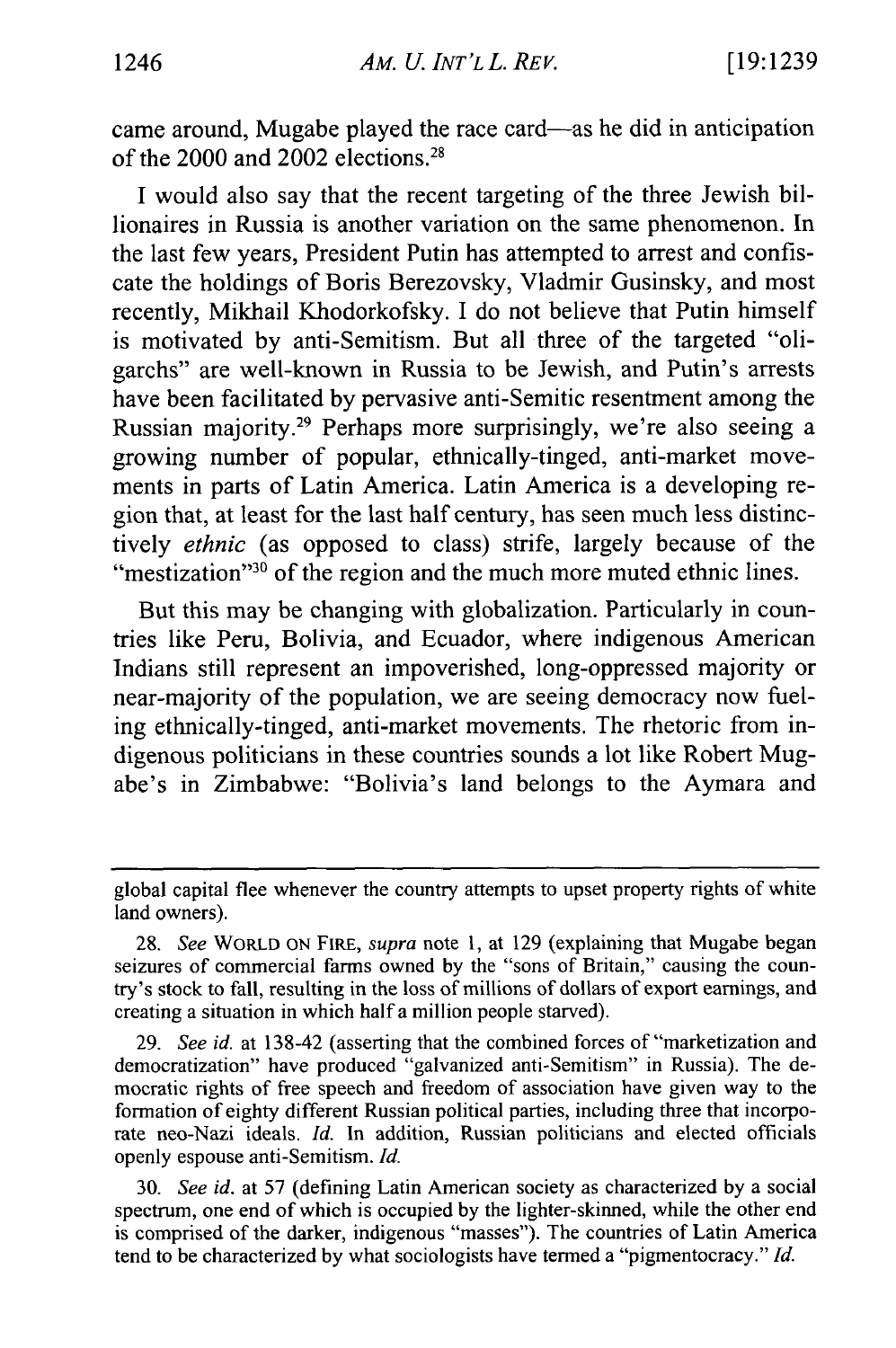Quechua Indians and not the whites;"<sup>31</sup> "[w]e indigenous peoples are like foreigners in our own ancestral lands;"<sup>32</sup> and "[t]he whites should leave the country."<sup>33</sup>

As you may have read in the papers, Bolivia exploded last Fallsadly, along exactly the lines I predicted in my book. President Gonzalo Sanchez de Lozada, who as I mentioned is white and generally a pro-United States, pro-free trade, and pro-foreign investment leader, ultimately fled for his life after weeks of apparently majoritysupported, Amerindian-led protests and escalating violence that left over sixty people dead.34

But there's a second kind of possible backlash. In the contest between an economically powerful ethnic minority and a numerically powerful poor majority, the poor majority doesn't always win. Often, the money wins. Instead of a backlash against the market, another likely outcome is a backlash against democracy, favoring the MDM at the expense of majority will. Examples of this are extremely common. In fact, if each of you try to think of the world's most notorious cases of crony capitalism, I think you will be struck to find that they all involved a MDM. For example, take General Suharto in Indonesia. Americans prefer to forget this, but Suharto was a U.S. darling for years because he pursued aggressive economic liberalization and pro-foreign investment policies. To that end, Suharto had no choice but to reach out to his country's entrepreneurial Chinese minority, who were the only ones with the business skills he needed. Throughout his rule, Suharto not only protected the Chinese politically, but affirmatively directed lucrative business opportunities to a select few of them.<sup>35</sup> And the Chinese returned these favors both by

34. *See generally* Jimmy Langman, *A President Gets the Boot,* NEWSWEEK **INT'L,** Oct. 27, 2003, at 37 (attributing the fatalities to the government's inappropriate response to anti-pipeline protests by Bolivians who viewed the president's actions as putting foreign investors' interests before Bolivians').

35. *See* WORLD ON FIRE, *supra* note 1, at 152 (describing Suharto's relationship with two powerful Chinese Indonesians and the joint ventures into which they entered).

<sup>31.</sup> *Id.* at **50.**

<sup>32.</sup> *Id.* at 162.

<sup>33.</sup> WORLD ON FIRE, *supra* note 1.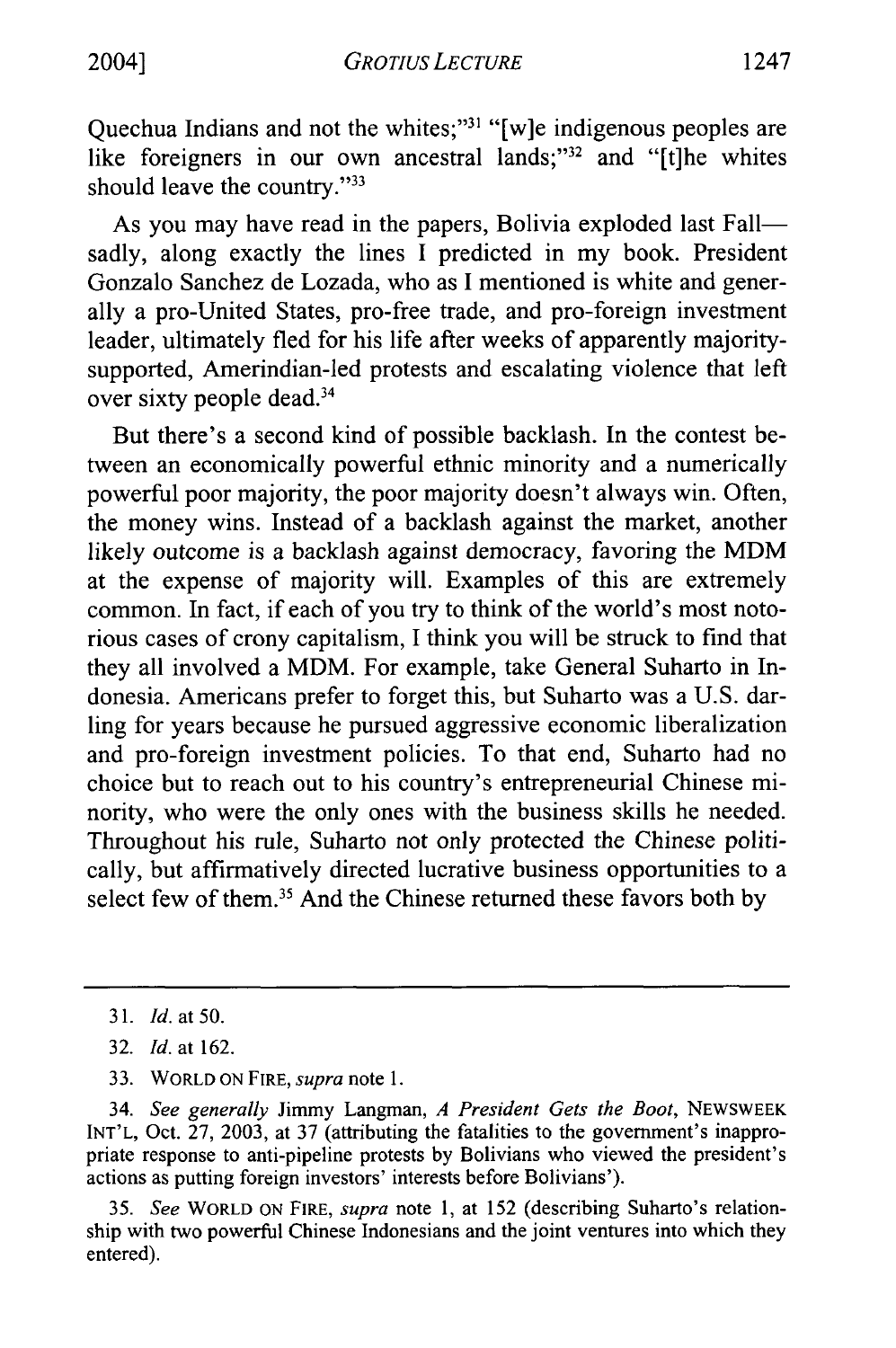generating enormous economic growth for the country, and by adding enormously to the personal wealth of the Suharto family.<sup>36</sup>

Other examples of egregious crony capitalism: Marcos' Chinesefriendly dictatorship in the Philippines; 37 President Daniel arap Moi's corrupt regime in Kenya,<sup>38</sup> which was closely bound up with a handful of South Asian tycoons; and Sierra Leone.<sup>39</sup> As to the latter, what did Sierra Leone look like before the limb-chopping rebels took over? The answer reflects a pattern typical of the West African region: President Siaka Stevens, an indigenous African president, acted in symbiotic corrupt alliance with a tiny cohort of enormously rich Lebanese businessmen who controlled the diamond industry.<sup>40</sup>

Finally, I argue that both the Rwandan and Yugoslavian genocides are *in part* manifestations of the third kind of backlash-i.e. ethnic cleansing targeting a starkly-disproportionately wealthy MDM (here, I really want to stress the words "in part" because there were so many complex dynamics in both those cases, and I am only offering a small piece of the picture; and I'm certainly not suggesting that those genocides were principally economically-driven, which would be absurd).

Now, what does all this have to do with the United States? How do we fit into this picture? I have two answers, both sobering. First, we are-and have been-the principal exporter of markets and democracy, sometimes with the best of intentions. I'll have more to say

39. *See id.* at 148 (recounting how President Stevens declared a state of emergency in Sierra Leone in order to form a shadow alliance with five powerful Lebanese diamond dealers and cash in on the country's diamond resources).

<sup>36.</sup> *See id.* (estimating Suharto's wealth at \$16 billion, but noting that Central Intelligence Agency information indicates that it is closer to \$32 billion).

<sup>37.</sup> *See id.* at 153-57 (discussing how President Marcos courted the Filipino Chinese and even offered them Philippine citizenship in exchange for large and consistent payments).

<sup>38.</sup> *See id.* at 157 (explaining that President Moi, in need of capital, aligned with Indian businessmen who offered him financial compensation in exchange for political protection). President Moi's regime was closely-tied to a handful of South Asian tycoons. *Id.*

<sup>40.</sup> *See* WORLD ON FIRE, *supra* note 1, at 148 (detailing the arrangement between the Lebanese and Siaka, which included Siaka giving the most lucrative government contract to the Lebanese in exchange for large profits paid back to the president).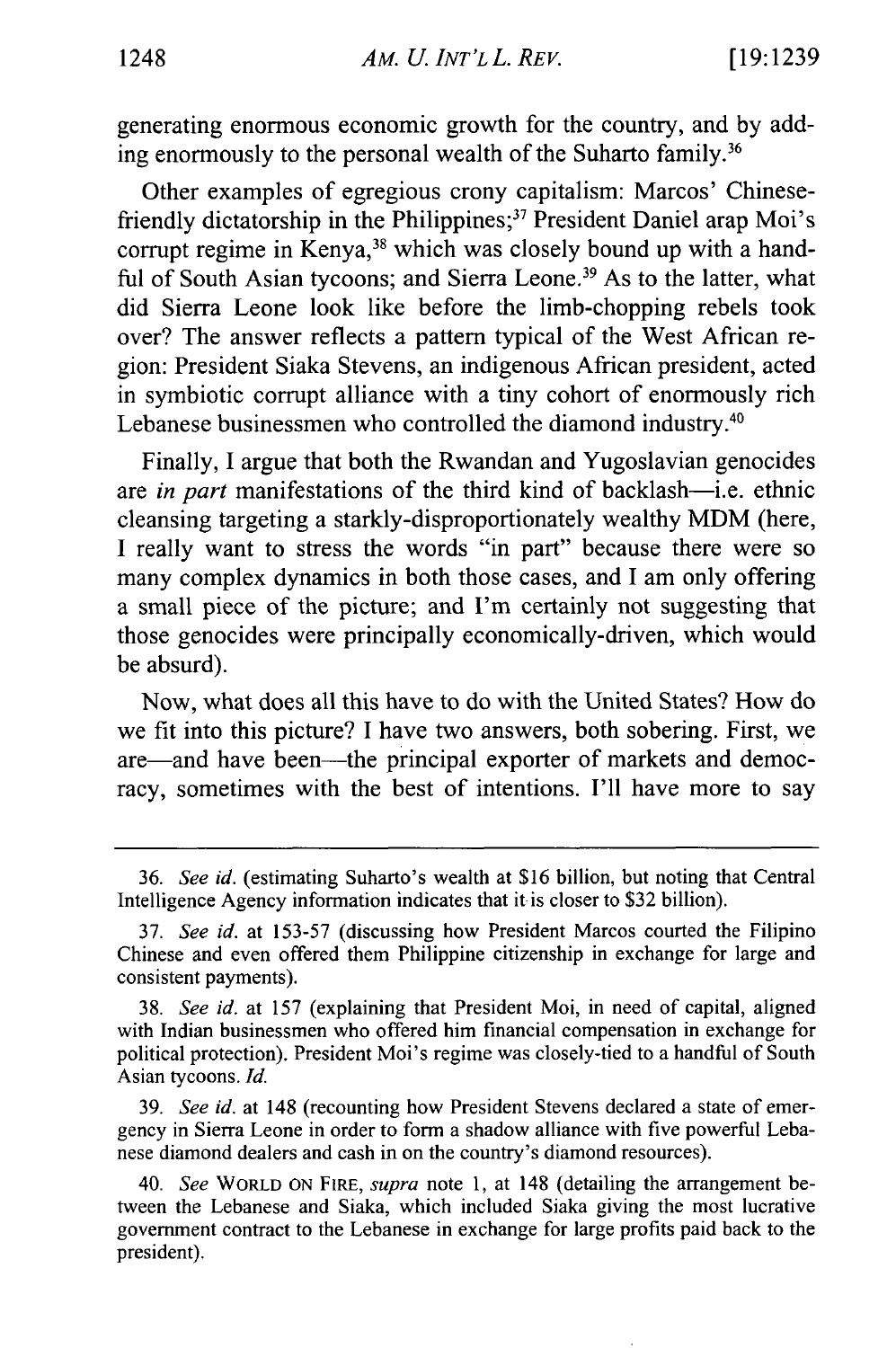about this—and what we should do going forward—in a moment.

But there's a second point about the role of the United States. Here let me shift gears a little bit. So far in my comments today, I've focused on dynamics within individual nations. In the final part of my book, however, I suggest by analogy that at the *world* level, the United States itself has come to be perceived as a kind of global MDM, wielding wildly-disproportionate economic power relative to our size and numbers.<sup>41</sup> Just four percent of the world's population, we are seen everywhere (not incorrectly) as the principal engine and the principle beneficiary of global capitalism. 42 In part as a result, the United States has become the object of mass popular, often demagogue-fueled resentment and hatred of the same kind that is directed at so many other MDMs around the world. Obviously, the analogy is not perfect: Americans are not an ethnic minority, but instead a national origin minority, a close cousin. Moreover, there is no democracy at the global level. And there are many other factors in playour cultural dominance, our foreign policy, etc. Nevertheless, I think you'll see many of the same backlashes I've just described also operating today at the world level, only now directed against the United States, whether in the form of resolutions passed in the United Nations General Assembly or the September 11 terrorist attacks.

One of the reasons I like this analogy to the global level is that it highlights a deep inconsistency in U.S. policy, an inconsistency that the rest of the world is acutely aware of: when the United States calls for world democratization, what we envision is a world filled with democratic countries-with ourselves at the helm leading all those countries! The last thing most Americans want is a true world democracy, in which our economic and political fate is determined by a majority of the world's countries or citizens (the idea of the United Nations General Assembly controlling U.S. foreign investments, for example, would not be appealing to most Americans). Like other

*<sup>41.</sup> See id.* at 230 (comparing America's disproportionate economic wealth and power to that of the Chinese in the Philippines or the Lebanese in West Africa).

<sup>42.</sup> *See id.* (remarking that although the United States constitutes only a small percentage of the world's population, the United States "dominates every aspect **...** of the global free markets").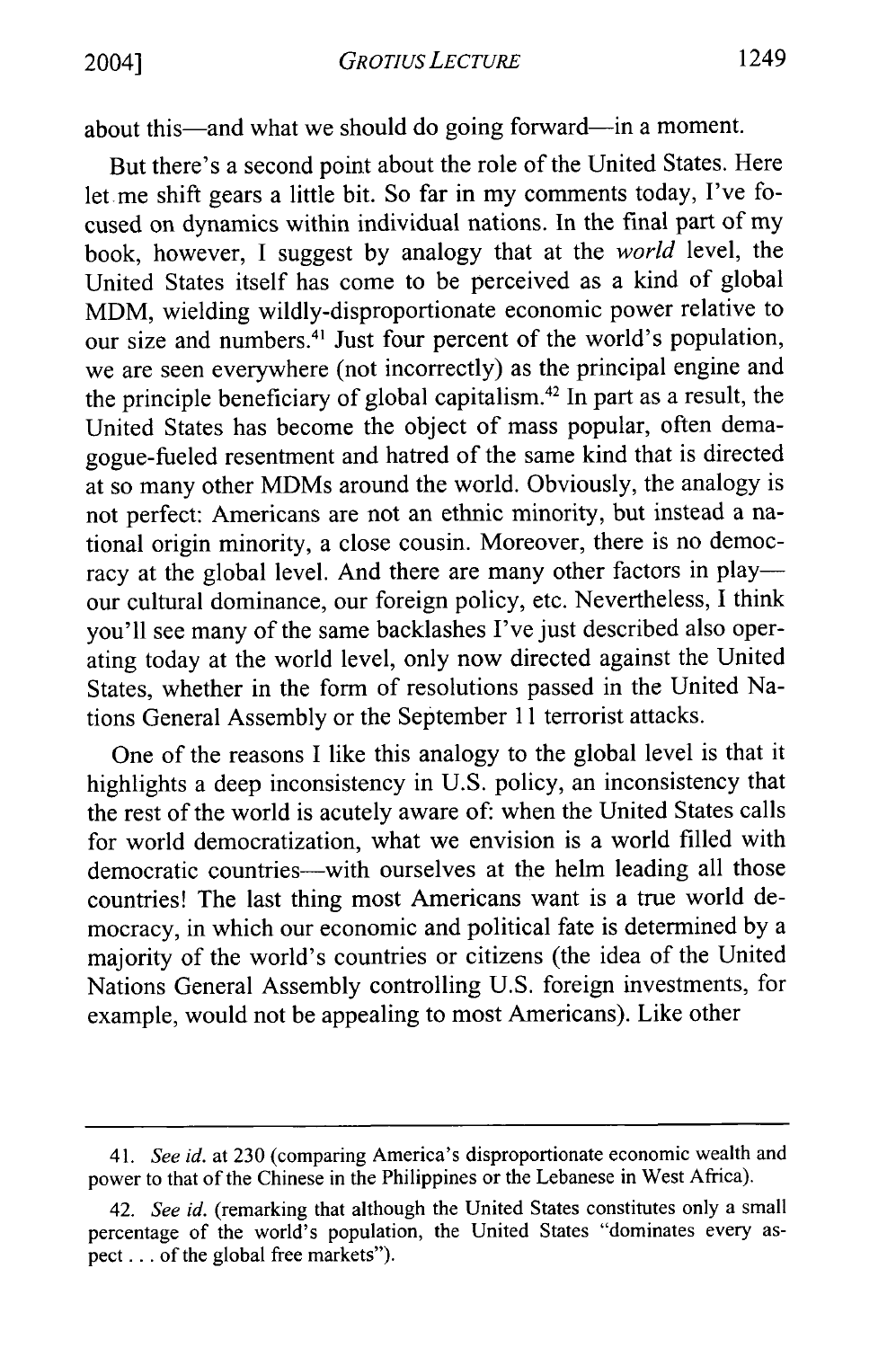MDMs, we don't trust the relatively poor, frustrated, resentful majorities surrounding us necessarily to act in our best interests.

Let me say here, as an aside, that I've spoken on this topic to many different groups, including internationally. What I've found is that everyone seems to agree that the United States is the world's MDM. But there is huge, bitter disagreement over *why* we are a MDM and over what *kind* of MDM we are. According to many groups I've spoken to in the United States, the United States is a marketdominant country because Americans work really hard, because our system offers the most opportunities, which attracts the best and the brightest, because we have the best economic and political institutions, and everyone is envious. By contrast, when I talk to people from Europe or from developing countries, I find that they see the United States as the world's ultimate crony capitalist: a tiny, greedy, hypocritical minority using its tremendous economic power to control the politics, economies, resources, and destinies of other nations. I actually think that both extreme accounts contain more than a grain of truth.

What should we do about all of this? Should the United States stop trying to promote markets and democracy in the non-Western world? And perhaps surprisingly, my answer is that I don't think we should stop trying. I think it's clear that some form of market-generated growth offers the best hope for developing countries. And I'm also not in the "markets first, democracy later, or maybe never" camp. In other words, despite the subtitle of my book (which wasn't my idea!), I'm very much in favor of promoting both markets and democracy globally, as a long-term ideal.

But there are *many different versions* of free market democracy, and I do think we've been exporting the wrong version-a caricature. There is no Western nation today with anything close to a laissez-faire system. We have progressive taxation, social security, antitrust laws, securities laws, anti-fraud laws, etc. Yet for the last twenty years, we've been urging poor countries around the world to adopt a bare-knuckled brand of capitalism that the United States and Europe abandoned long  $ago<sub>3</sub><sup>43</sup>$  basically raw capitalism with no

<sup>43.</sup> *See id.* at 194-95 (explaining how Western democracies offer relief for the poor, while the form of democracy the United States promotes abroad lacks such redistributive mechanisms).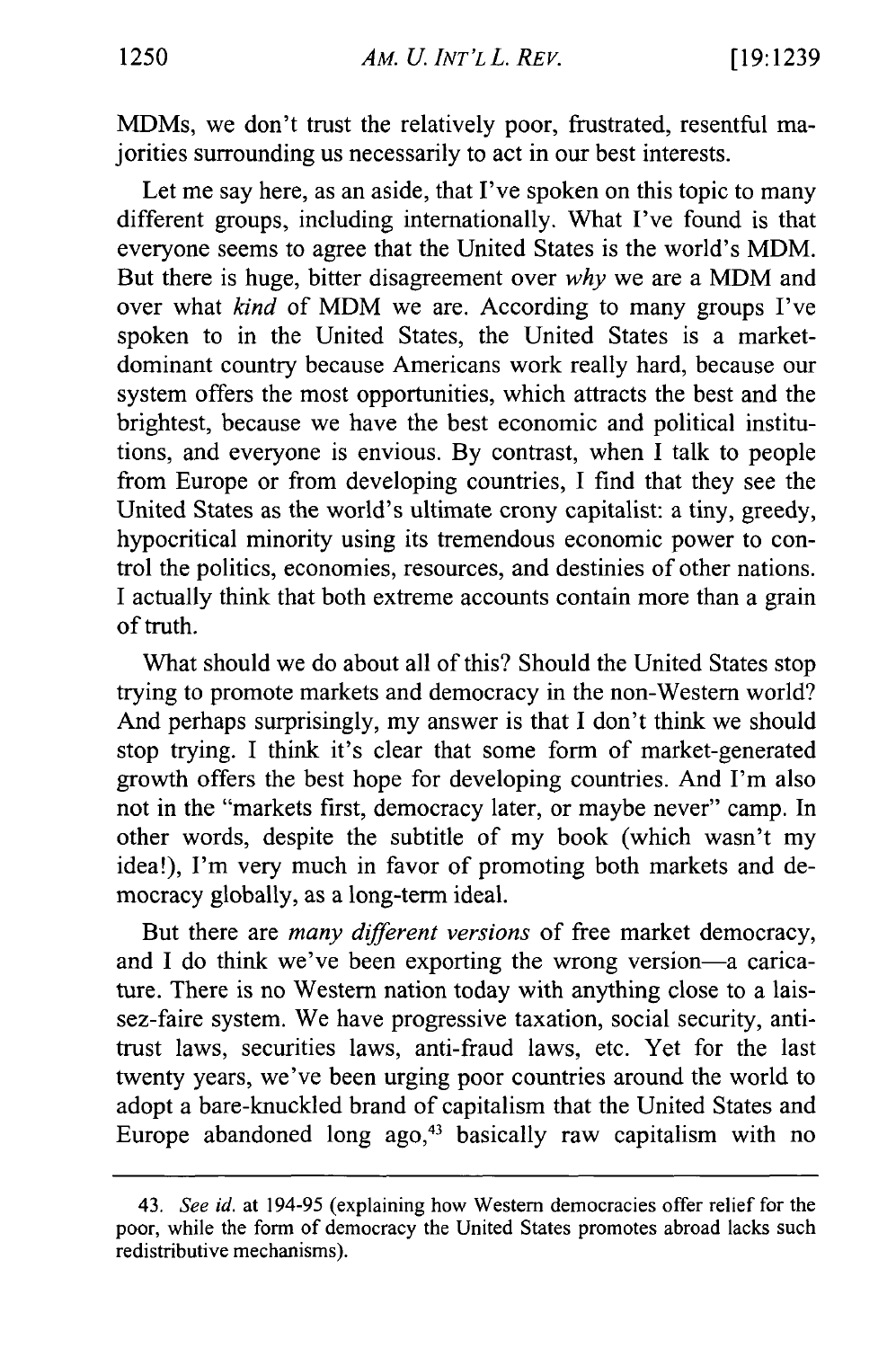safety nets or mechanisms for redistribution. It's the same with democracy. Since 1989, the U.S. government has been pressing developing countries around the world (with the glaring exception of the Middle East) to implement immediate elections with universal suffrage.<sup>44</sup> Now, to be honest, this is not the path to democratization that any of the Western nations pursued: we disenfranchised our poor for generations, including through explicit property qualifications. 45 But it's crucial to remember that democracy in the West today consists of much more than just unrestrained majority rule-it's also about minority protections, property protections, constitutionalism, and human rights. A lot more is needed than just shipping out ballot boxes for elections, which of course brought people like Slobodan Milosevic to power.

So that's one of the main policy thrusts of my book. I think the international law community needs to rethink the kinds of market and democratic processes that we should be promoting. We need to find ways to give the poor majorities of the world a stake-psychological and actual-in a market economy, particularly in the corporate sector. Otherwise, it is perfectly rational for them to vote for anti-market leaders. More generally, we need to acknowledge when there are tensions in our policy proposals; sadly, not all good things go together in a simplistic way. I often hear lawyers with the best of intentions calling for "free markets, free and fair elections, civil society, rule of law, and human rights," as if these things always work in the same direction.<sup>46</sup> But that's just not the case, at least not in the short run. Sometimes there are difficult choices that have to be made; what if free and fair elections produce a regime that opposes women's rights? What if free markets don't engender democracy, but rather, crony capitalism? Is the "rule of law" always liberal? International

*<sup>44.</sup> See id.* at 275 (contrasting the United States and Europe's gradual extension of suffrage with newly-democratic non-Western countries, many of which have extended suffrage on a large scale in a relatively short period of time).

<sup>45.</sup> *See* WORLD ON **FIRE,** *supra* note 1, at 199-200 (drawing attention to the Jim Crow laws instituted in the American South in order to prevent blacks from voting, and noting that such laws were often enforced with violence).

<sup>46.</sup> *See id.* at 274 (arguing that although constitutional safeguards and human rights are necessary in developing countries, they are not the answer to the MDM problem, and are often discredited by the ethnonationalist risings that they were intended to forestall).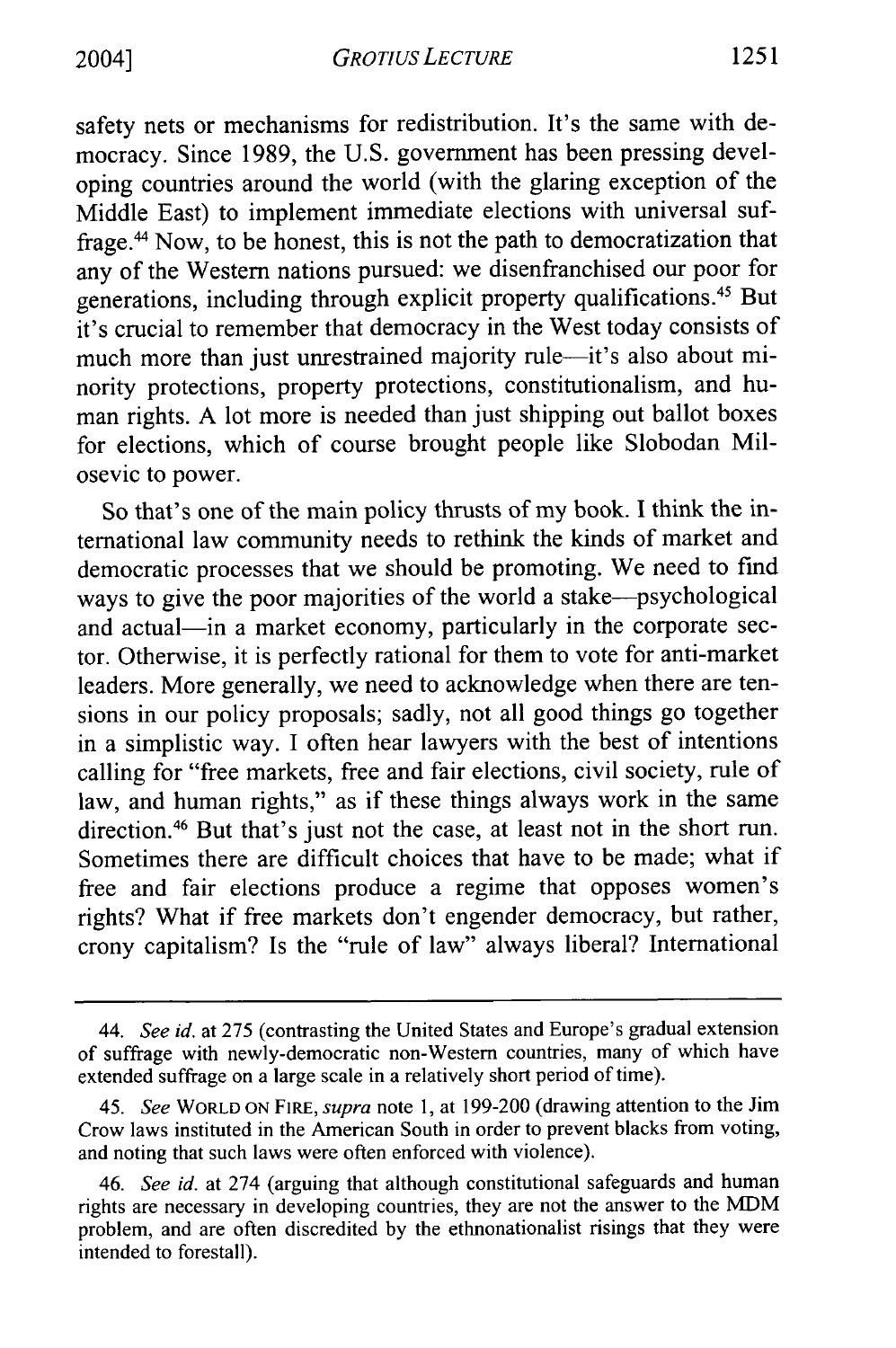lawyers need to lead the way in being frank about possible tensions across values and norms; they need to be able to articulate the grounds for their choices.

I also make a very different policy suggestion in the book. I call on MDMs themselves to step up and take a role. Without necessarily blaming MDMs, I try to make the case that it may be in the MDMs' best interests to avoid objectionable practices and to make voluntary and visible contributions to the economies in which they are so visibly thriving and dominating. It's not so much for the redistributive potential-we should not trivialize the depth and pervasiveness of poverty in the developing world. But in my view, the *symbolic* importance of such gestures of generosity, humility, and cooperation should not be underestimated.

I would like to make three caveats or clarifications before I stop. My thesis is frequently misunderstood, so I thought I'd try to dispel some of those misunderstandings before I take questions. First, I am not proposing a universal theory. There are certainly developing countries without MDMs, in which none of the dynamics I describe occur-China and Argentina are two major examples.<sup>47</sup> Also it's striking to note that none of the "East Asian Tigers" had a MDM. For me, these countries-Japan, South Korea, Singapore, Hong Kong, Taiwan-are the exceptions that prove the rule. Second, I am not offering a theory of *why* ethnic conflict occurs; I'm not arguing, for example, that ethnic violence arises only when there's a MDM, or when countries democratize. That would be ridiculous; there are countless examples of violence against economically-oppressed minorities and ethnic violence perpetrated by vicious dictators. Thirdly, and finally, I am emphatically not trying to blame ethnic conflict on globalization, on markets, or on democracy; I am certainly not suggesting, for example, that democracy is more likely to produce ethnic conflict than authoritarianism! My thesis is not about blame, but rather about unintended consequences. Thus, my own view is that the results of democratization in Indonesia have been disastrous. But if forced to place blame somewhere, I would point the finger at thirty years of plundering autocracy and crony capitalism by Suharto, which sowed the seeds.

<sup>47.</sup> *See id.* at 178 (noting that in all of the "Asian Tigers," the ethnic majority is both economically and politically dominant).